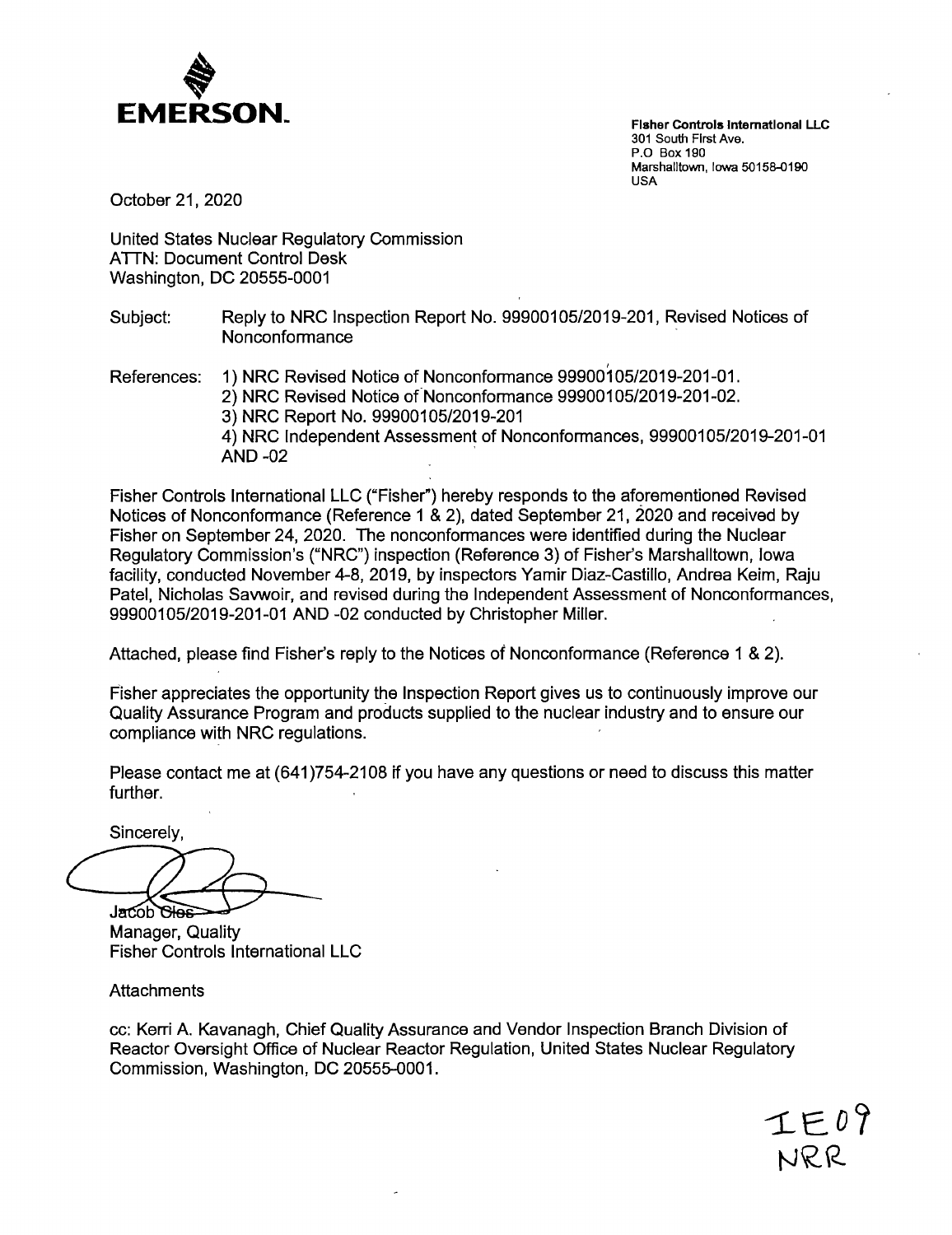#### **Attachment 1 Reply to Revised NRC Notice of Nonconformance 99900105/2019-201-01 Docket Number 99900105 Inspection Report No 99900105/2019-201**

This attachment 1 sets forth the reply of Fisher Controls International LLC ("Fisher") to the NRC's Revised Notice of Nonconfonnance dated September 21, 2020 relative to NRC Inspection Report 99900105/2019-201 (the "Inspection Report") dated January 8, 2020, Notice of Nonconfonnance 99900105/2019-201-01 (the "Nonconfonnance").

### **The Revised Notice of Nonconformance**

The Revised Notice of Nonconfonnance provides the following description:

"Criterion 111, "Design Control," of Appendix B, "Quality Assurance Criteria for Nuclear Power Plants and Fuel Reprocessing Plants," to Title 10 of the Code of Federal Regulations ( 10 CFR) Part 50, "Domestic Licensing of Production and Utilization Facilities," states, in part, that "Measures shall also be established for the selection and review for suitability of application of materials, parts, equipment, and processes that are essential to the functions for the structures, systems and components. Where a test program is used to verify the adequacy of a specific design feature in lieu of other verifying or checking processes, it shall include suitable qualtfication testing of <sup>a</sup> prototype unit under the most adverse design conditions."

Purchase Order 02385926, Rev. 6 (Florida Power & Light's Turkey Point Nuclear Plant), stated, in part, that the vendor shall certify the 546NS Electro-pneumatic Transducer is qualified in accordance with IEEE 344-1975 / 19872, "IEEE Recommended Practices for Seismic Qualification of Class 1E Equipment for Nuclear Power Generating Stations;" and, that the order was to be processed in accordance with Appendix B to 10 CFR Part 50.

Contrary to the above, as of November 8, 2019, Fisher Controls failed to conduct adequate testing to demonstrate suitable qualtfication testing of a prototype unit of the Type 546NS electro-pneumatic transducer under the most adverse design conditions as required in Florida Power & Light (FPL) Purchase Order 02385926, Rev. 6. Spectfically, Fisher Controls failed to perfonn the operating basis earthquake and safe shutdown earthquake qualification testing in accordance with IEEE 344-1975/1987 standards to demonstrate that the Type 546NS electro-pneumatic transducers provided to FPL's Turkey Point Nuclear Plant could withstand the effects of site-specific earthquakes without the loss of capability to perform its intended safety function during and after a design basis seismic event.

## **Fisher's Response to the Notice of Nonconformance**

Fisher is not contesting the Revised Nonconfonnance and has taken steps to address the issues identified in the Independent Assessment of Nonconformances. Fisher believes these changes represent an improvement to its quality assurance program.

## I. **Reason for the Notice of Nonconformance**

Fisher certtfied the order to the procurement requirements per the purchase order and not the applicable testing listed in the qualification report, subsequently not meeting the IEEE 344-1975 / 1987 standards specified in the purchase order.

## II. **Corrective Steps Taken and Results Achieved**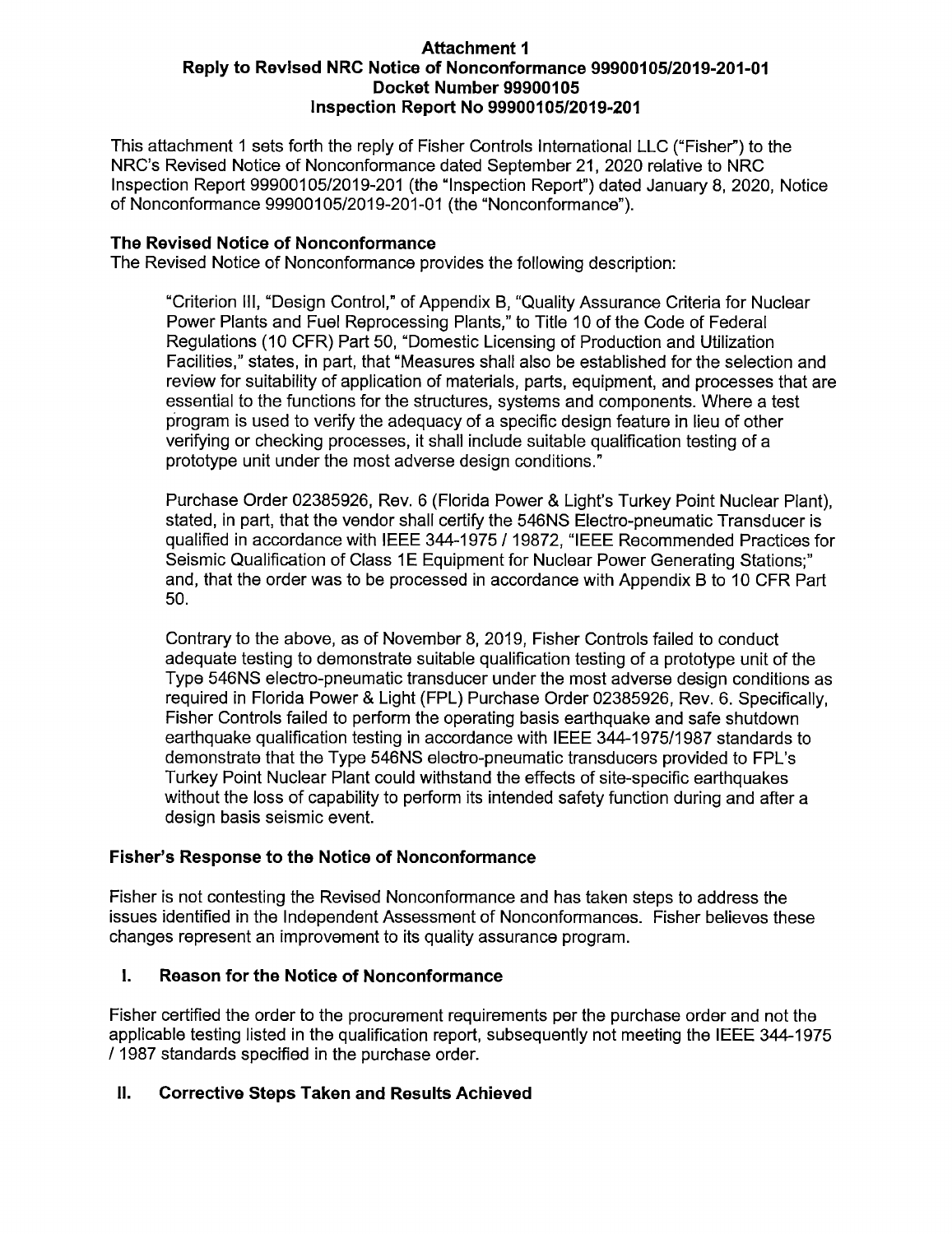In response to Nonconformance 99900105/2019-201-01, Fisher has issued Corrective Action 1924 to address the procurement requirements. Fisher took the following steps:

Fisher Manufacturing Procedure 2Q12 "Nuclear Order Processing System - Determination of Project/Order Processing Requirements" was revised to include a requirement for all orders not requiring a mandatory Specification and Design Review, the Project Manager shall coordinate an internal alignment meeting with Application Engineering. The internal alignment meeting is to define and communicate order scope, schedule, objectives, specifications and requirements to the internal stakeholders who will have contribution to the execution of the order. The Technical Consultant Group will be asked for input as necessary.

Fisher Manufacturing Procedure 2012 - Form 1, "Nuclear/Safety Related Order Processing Instructions" was revised to include ah internal alignment meeting selection.

Fisher Manufacturing Procedure 2Q11 - Form 2, "Nuclear Order Screening Process" was revised to give responsibility to Application Engineering for ensuring that all quoted exceptions have been acknowledged and accepted by the customer in the purchase order or customer document referring the purchase order. The Project Manager will only review the purchase order for complete acceptance of Fisher Quote. This form specifically details the checks required to verify that an order is complete and enterable.

Training of affected personnel was completed on October 7, 2020 and October 8, 2020.

A review of all 546 FQR Reports was completed on October 20, 2020 to ensure the purchase order requirements were met.

### Ill. **Corrective Steps That WIii Be Taken**

As noted above, all outstanding actions have been completed.

## **IV. Date Full Compliance Achieved**

The steps to improve the process have been implemented and Fisher respectfully asserts that it is in full compliance as of the date of this reply.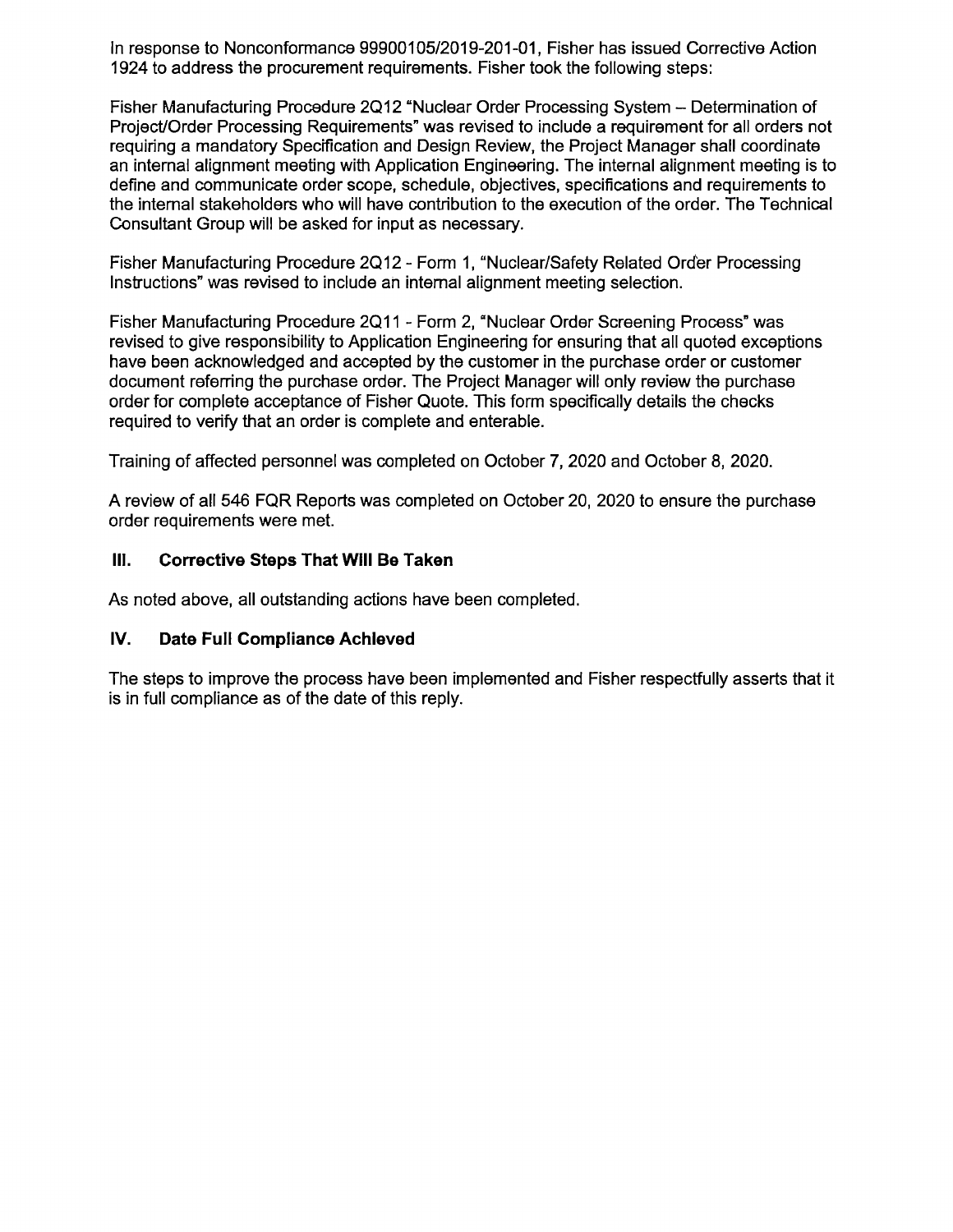#### **Attachment 2 Reply to NRC Revised Notice of Nonconformance 99900105/2019-201-02 Docket Number 99900105 Inspection Report No 99900105/2019-201**

This attachment 2 sets forth the reply of Fisher Controls International LLC ("Fisher") to the NRC's Revised Notice of Nonconformance dated September 21, 2020 relative to NRC Inspection Report 99900105/2019-201 (the "Inspection Report") dated January 8, 2020, Notice of Nonconformance 99900105/2019-201-02 (the "Nonconforrnance").

#### **The Revised Notice of Nonconformance**

The Revised Notice of Nonconformance provides the following description:

"Criterion Ill of Appendix B to 10 CFR Part 50 states, in part, that "Measures shall also be established for the selection and review for suitability of application of materials, parts, equipment, and processes that are essential to the functions for the structures, systems and components. Where a test program is used to verify the adequacy of a specific design feature in lieu of other verifying or checking processes, it shall include suitable qualification testing of a prototype unit under the most adverse design conditions."

Purchase Order 02385926, Rev. 6 (Florida Power & Light's Turkey Point Nuclear Plant), stated, in part, the vendor shall certify the 546NS Electro-pneumatic Transducer is qualified in accordance with IEEE 323-1974 / 19833, "Standard for Qualifying Class 1E Equipment for Nuclear Power Generating Stations" (Harsh Environment); and, that the order was to be processed in accordance with 1 0CFR50, Appendix B Program.

Contrary to the above, as of November 8, 2019, Fisher Controls failed to conduct adequate testing to demonstrate suitable qualification of a prototype unit of the Type 546NS electro-pneumatic transducer under the most adverse design conditions as required in Florida Power & Light (FPL) Purchase Order 02385926, Rev. 6. In addition, Fisher Controls failed to appropriately perform testing in accordance with IEEE 323- 197 4/1983 standards to demonstrate that the 546NS electro-pneumatic transducers could perform their intended safety function. Specifically, Fisher Controls failed to:

1. Test the electro-pneumatic transducers in a configuration similar to how it would be used once installed in a system at the plant.

2. Demonstrate that qualification testing was performed with service conditions and equipment specification considering a 10-50mA direct current design input.

3. Justify the selection methodology of the activation energies used in the thermal aging analysis/calculations to ensure the most conservative activation energies were used for establishing a qualified life.

4. Document in the qualification report whether device maintenance was necessary or conducted during qualification testing.

5. Adequately calibrate the test specimen prior to baseline testing.

6. Evaluate how eight test anomalies affected the qualification of the electropneumatic transducers.